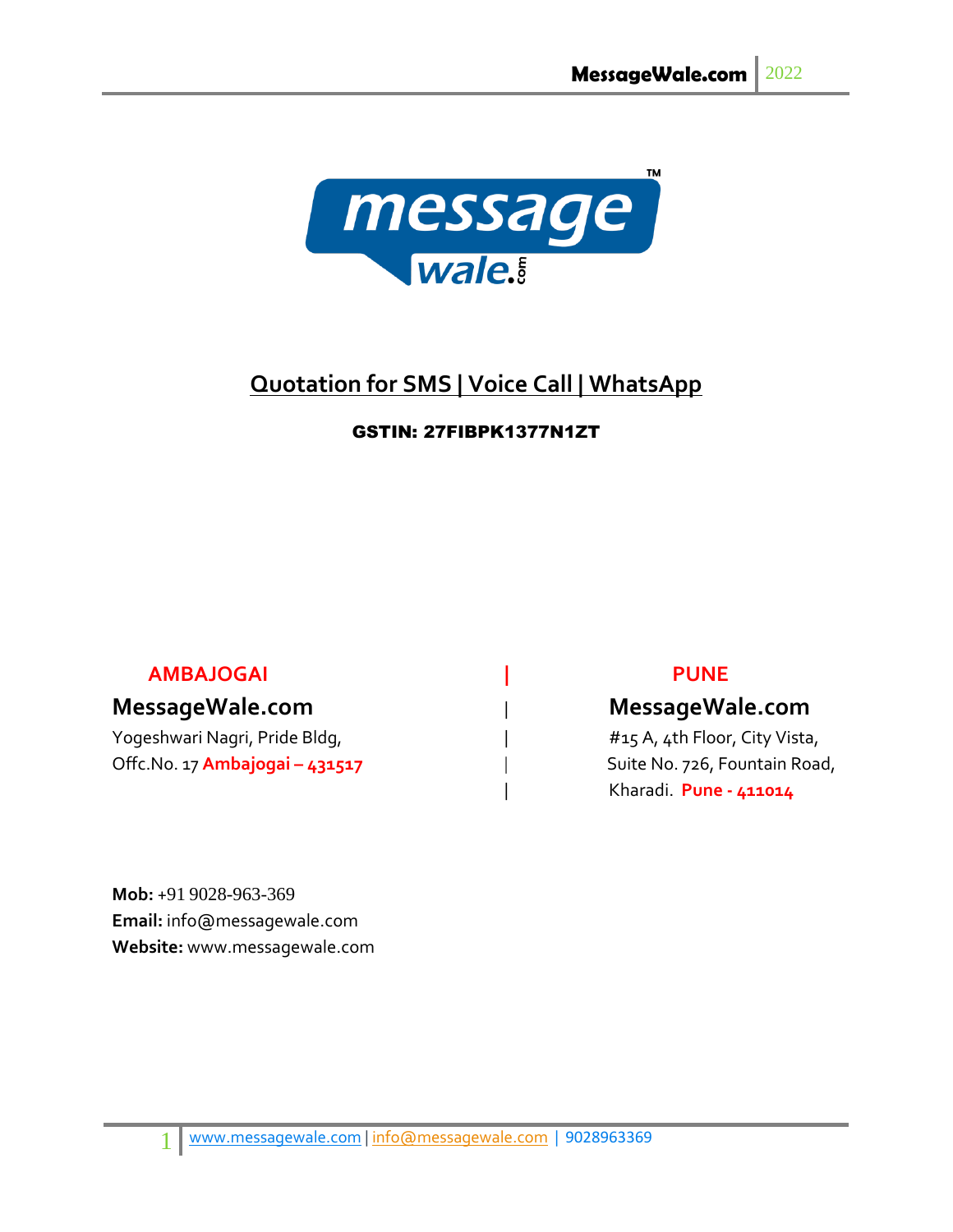Ref. No.:

Dear Sir/Madam,

Thank you for giving us an opportunity to serve for your need. You recently requested pricing information from our company for the SMS, Voice Call, WhatsApp and Social Media Package. Based on the requirements, here is our solution and the least quotation for the same.

| Service              | Ref. Page |
|----------------------|-----------|
| SMS PLANS            | Page 3    |
| VOICE CALL PLANS     | Page 4    |
| WHATSAPP SMS PLANS   | Page 5    |
| SOCIAL MEDIA PLANS   | Page 6    |
| BANK ACCOUNT DETAILS | Page 7    |

**[Note: All the mentioned prices are excluding GST]**

And as always it's a pleasure serving you, we look forward to completing this job to your utmost Satisfaction with world-class quality.

Thanking You

Yours Truly,

**MessageWale.com**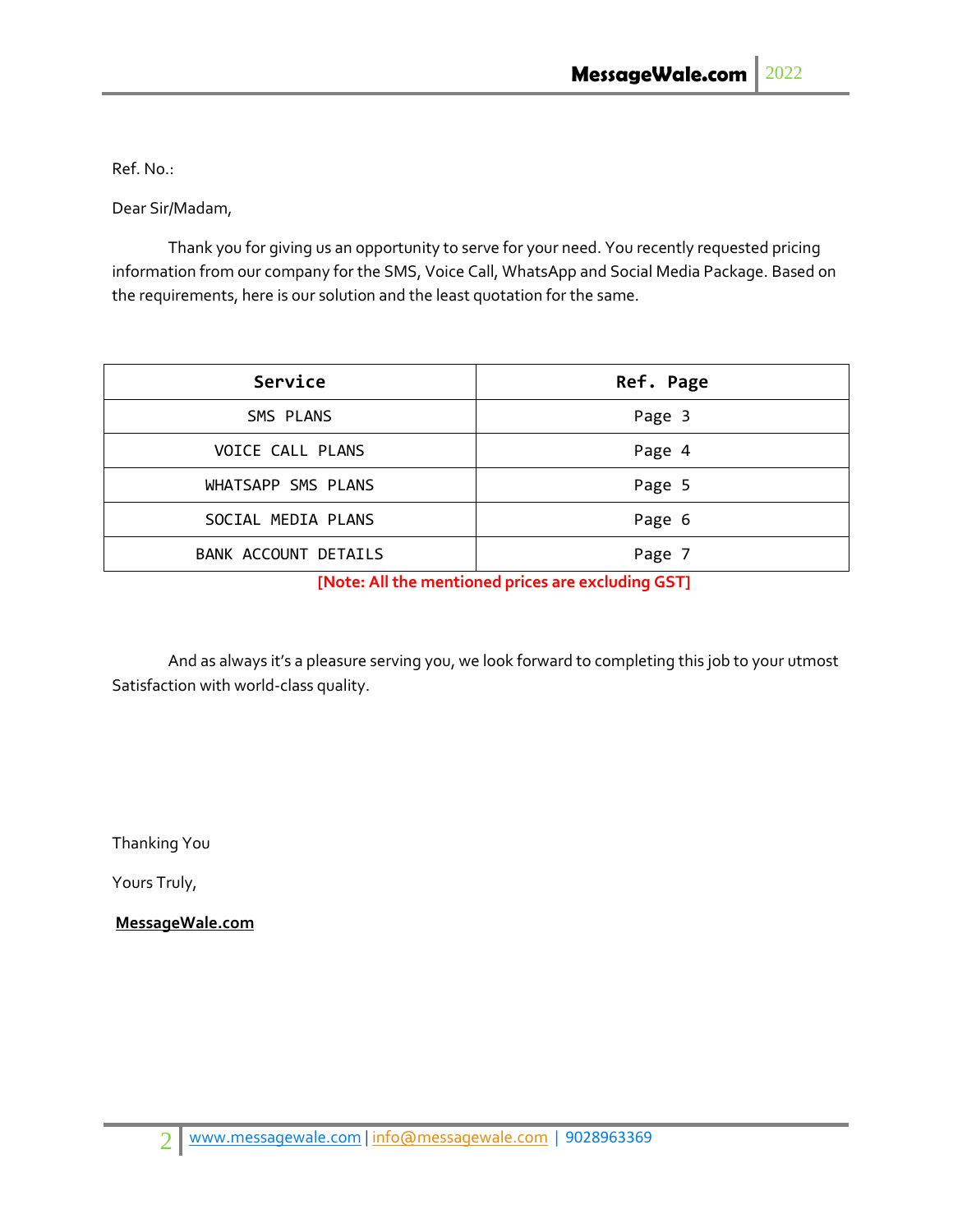## **SMS PLANS:**

#### **PROMOTIONAL / ENTERPRISE SMS VIRTUAL SENDER ID**

| Quantity     | Validity  | Rate                | <b>Total Amount</b> |
|--------------|-----------|---------------------|---------------------|
| 5,000SMS     | Unlimited | <b>18 Paise/SMS</b> | $9,00/-$            |
| 10,000SMS    | Unlimited | <b>15 Paise/SMS</b> | $1,500/-$           |
| 25,000SMS    | Unlimited | <b>14 Paise/SMS</b> | $3,500/-$           |
| 50,000SMS    | Unlimited | <b>13 Paise/SMS</b> | $6,500/-$           |
| 1,00,000 SMS | Unlimited | 11 Paise/SMS        | $11,000/-$          |

### **TRANSACTIONAL / INFORMATIVE SMS WITH SENDER ID**

| Quantity     | <b>Validity</b> | Rate                | <b>Total Amount</b> |
|--------------|-----------------|---------------------|---------------------|
| 5,000SMS     | Unlimited       | 22 Paise/SMS        | $1,100/-$           |
| 10,000SMS    | Unlimited       | <b>20 Paise/SMS</b> | $2,000/-$           |
| 25,000SMS    | Unlimited       | <b>16 Paise/SMS</b> | $4,000/-$           |
| 50,000 SMS   | Unlimited       | <b>15 Paise/SMS</b> | $7,500$ $\prime$ -  |
| 1,00,000 SMS | Unlimited       | <b>14 Paise/SMS</b> | $14,000$ /-         |

### **FEATURES of SMS:**

#### **1) PROMOTIONAL SMS :**

- $\overline{2}$ Unlimited Validity.
- Sender ID [9028\*\*\*\*\*\*].  $\overline{2}$
- $\overline{2}$ Regional Language Support.
- $\boxed{2}$ Delivery on both DND & NON DND.
- $\overline{2}$ Delivery Ratio 100 %.
- $\overline{2}$ Time 10:00 am – 08:00 pm
- $\overline{2}$ Excel Upload Quick.
- $\overline{R}$ Message Scheduling.

#### **2) TRANSACTIONAL SMS :**

- $\overline{2}$ Unlimited Validity.
- Sender ID [LM-MSGWLE].  $\overline{2}$
- $\overline{2}$ Regional Language Support.
- $\boxed{2}$ Delivery Ratio 100 %.
- $\overline{2}$ Delivery on both DND and NON DND.
- Message Scheduling.  $\overline{?}$
- $\boxed{2}$ Document Required. [PAN Card Shop act License /GST certificate]
- 24 X 7 Messaging. $\overline{B}$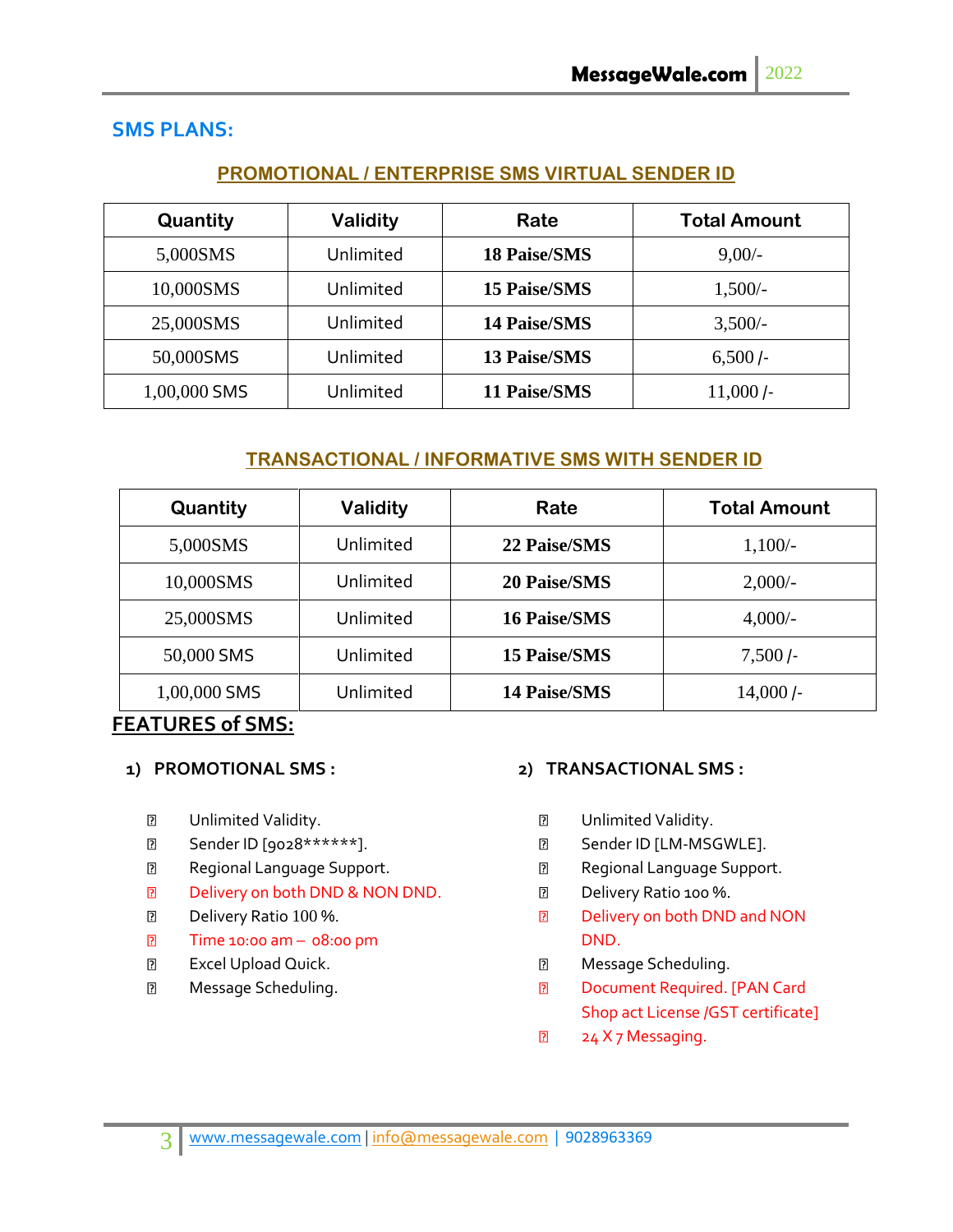## **VOICE CALL PLANS:**

#### **VOICE CALL ANSWERED PLAN - 1**

| Quantity        | <b>Validity</b> | Rate          | <b>Total Amount</b> |
|-----------------|-----------------|---------------|---------------------|
| 5,000 CALL      | Unlimited       | 25 Paise/Call | $1,250$ $\prime$    |
| 10,000 CALL     | Unlimited       | 24 Paise/Call | $2,400$ $\prime$    |
| 25,000 CALL     | Unlimited       | 23 Paise/Call | $5,750/-$           |
| 50,000 CALL     | Unlimited       | 22 Paise/Call | $11,000$ /-         |
| $1,00,000$ CALL | Unlimited       | 20 Paise/Call | $20,000$ /-         |

## **VOICE CALL ANSWERED PLAN - 2**

| Quantity      | <b>Validity</b> | Rate                 | <b>Total Amount</b> |
|---------------|-----------------|----------------------|---------------------|
| 5000 CALL     | Unlimited       | <b>30 Paise/Call</b> | $1,500/-$           |
| 10,000 CALL   | Unlimited       | 28 Paise/Call        | $2,800/-$           |
| 25,000 CALL   | Unlimited       | <b>27 Paise/Call</b> | $6,750$ -           |
| 50,000 CALL   | Unlimited       | 26 Paise/Call        | $13,000$ /-         |
| 1,00,000 CALL | Unlimited       | 25 Paise/Call        | $25,000$ /-         |

## **FEATURES of Voice Calls:**

#### **1) VOICE CALL ANSWERED PLAN -1 :**

- $\overline{2}$ Pay For Submission
- $\overline{2}$ Caller ID (10 digit server no.)
- $\overline{R}$ Call Duration 28 Sec.
- Delivery 100%  $\overline{2}$
- $\overline{2}$ Voice Format .mp3
- $\overline{2}$ Unlimited Validity

#### **2) VOICE CALL ANSWERED PLAN -2 :**

- $\overline{2}$ Pay Only For Answer
- $\overline{2}$ Caller ID (10 digit mobile no.)
- $\overline{2}$ Call Duration 28 Sec.
- Delivery 100%  $\overline{2}$
- $\overline{2}$ Voice Format .mp3
- $\overline{2}$ Unlimited Validity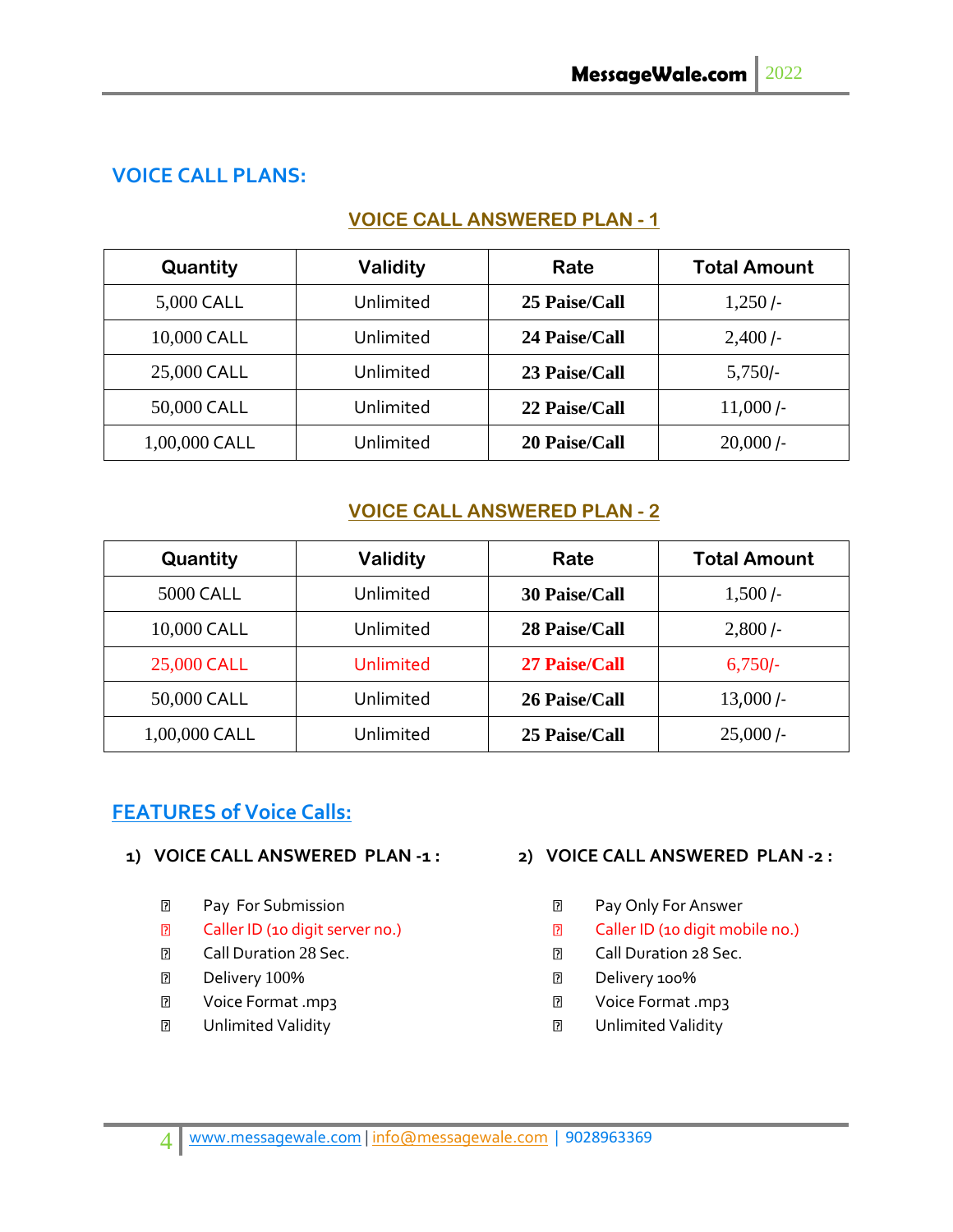## **WHATSAPP SMS PLANS:**

#### **WHATSAPP SMS PLAN**

| Quantity   | <b>Validity</b>  | Rate                | <b>Total Amount</b> |
|------------|------------------|---------------------|---------------------|
| 5000 SMS   | Unlimited        | <b>20 Paise/SMS</b> | $1,000/-$           |
| 10000 SMS  | Unlimited        | <b>18 Paise/SMS</b> | 1,800/              |
| 25000 SMS  | <b>Unlimited</b> | <b>14 Paise/SMS</b> | $3,500/-$           |
| 50000 SMS  | Unlimited        | <b>13 Paise/SMS</b> | $6,500/-$           |
| 100000 SMS | Unlimited        | <b>12 Paise/SMS</b> | $12,000/-$          |

# **FEATURES of WhatsApp Plans:**

- $\overline{2}$ 100% Responsive Online Web Panel
- **4000 character message + 2 photos + 1 video + 1 pdf = 1 CREDIT**  $\overline{2}$
- $\overline{2}$ Delivery Ratio 90+
- **Unlimited Validity**  $\overline{2}$
- Real Time Reporting  $\overline{2}$
- $\overline{2}$ No Hidden Setup Cost
- $\overline{2}$ Instant Activation
- $\overline{2}$ Free Support
- Server Time 10:00 am to 6:00 pm  $\mathbf{E}$
- $\boxed{2}$ Sunday/Holiday [Server Off]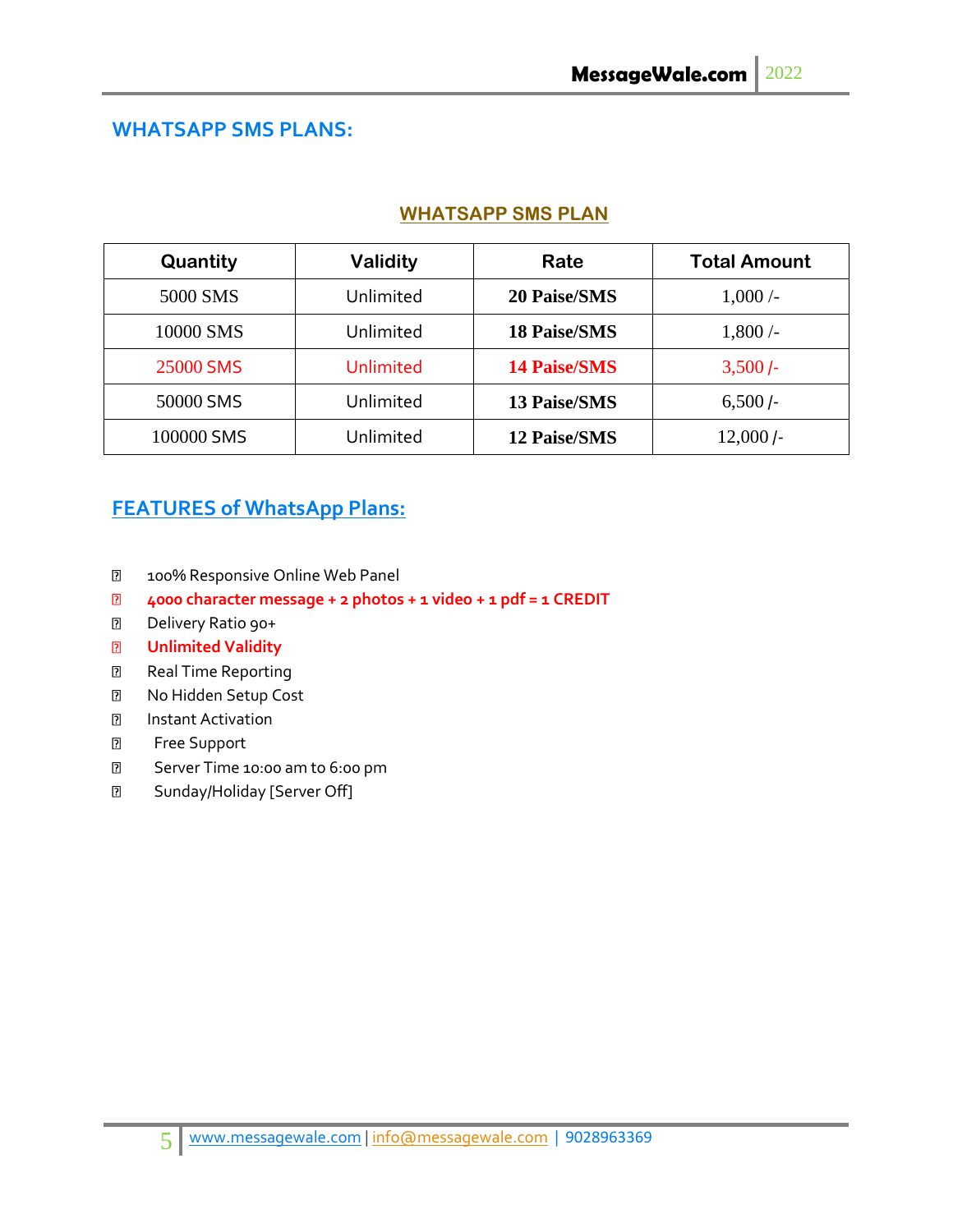# **SOCIAL MEDIA PLANS:**

## **BASIC SOCIAL MEDIA**

| Sr. No.                 | <b>Description</b>                                                          |
|-------------------------|-----------------------------------------------------------------------------|
| 1                       | Facebook / Instagram Fan Page Setup                                         |
| $\overline{2}$          | Single Cover Page                                                           |
| 3                       | Average Monthly Postings (12 posts)                                         |
| $\overline{\mathbf{4}}$ | <b>Keyword Based Content For Postings</b>                                   |
| 5                       | Facebook / Instagram Photo Album                                            |
| 6                       | Facebook / Instagram Video Uploads                                          |
| 7                       | <b>Monitor Activity</b>                                                     |
| 8                       | Deleting Unwanted Spam                                                      |
| 9                       | Reasearch & Like Relevant Pages                                             |
| 10                      | Facebook / Instagram Ad Management (Spent Extra) – Depending On Your Budget |
|                         | Amount: 3500/- Month                                                        |

#### **Account Details:**